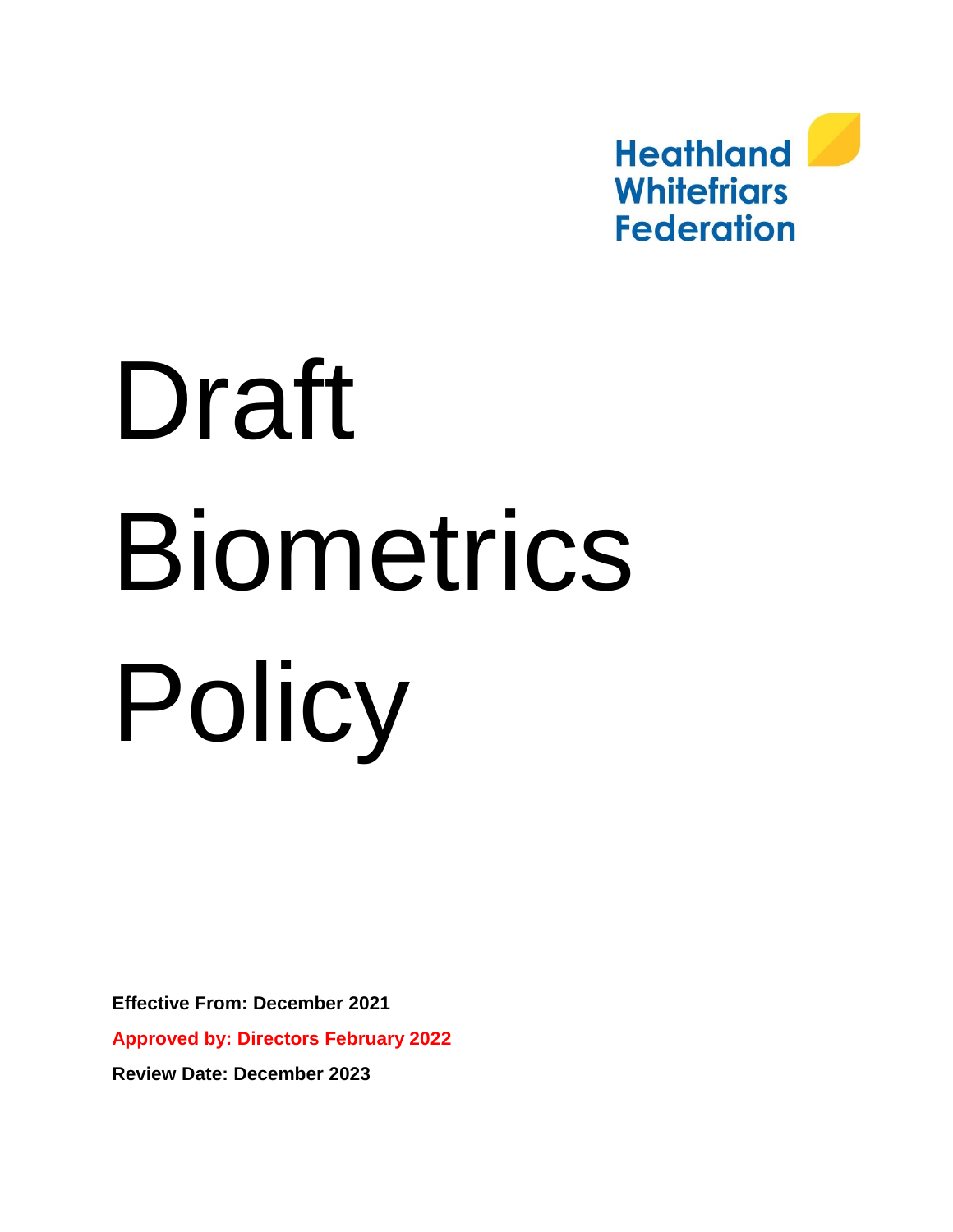

## **What is Biometric Data?**

Biometric data means personal information about an individual's physical or behavioural characteristics that can be used to identify that person; this can include their fingerprints, facial shape, retina and iris patterns, and hand measurements.

All biometric data is considered to be special category data under the UK General Data Protection Regulation (UK GDPR). This means the data is more sensitive and requires more protection as this type of data could create more significant risks to a person's fundamental rights and freedoms.

This policy complies with The Protection of Freedoms Act 2012 (sections 26 to 28), the Data Protection Act 2018 and the UK GDPR.

Biometric data is currently only in use in the Federation at Whitefriars School.

## **What is an Automated Biometric Recognition System?**

An automated biometric recognition system uses technology which measures an individual's physical or behavioural characteristics by using equipment that operates 'automatically' (i.e. electronically). Information from the individual is automatically compared with biometric information stored in the system to see if there is a match in order to recognise or identify the individual.

## **The Legal Requirements under UK GDPR**

'Processing' of biometric information includes obtaining, recording or holding the data or carrying out any operation or set of operations on the data including (but not limited to) disclosing it, deleting it, organising it or altering it.

As biometric data is special category data, in order to lawfully process this data, the School must have a legal basis for processing personal data and a separate condition for processing special category data. When processing biometric data, the School rely on explicit consent (which satisfies the fair processing conditions for personal data and special category data). Consent is obtained using the consent form(s) in the attached appendix.

The School process biometric data as an aim to make significant improvements to our dining and lunch facilities. This is to ensure efficiency, to do away with the need for swipe cards and cash being used, which also improves hygiene standards for the staff handling food. It improves safeguarding and security for pupils by removing the need for any pupil to carry cash to school and allows parents and carers to monitor the menu choices being made.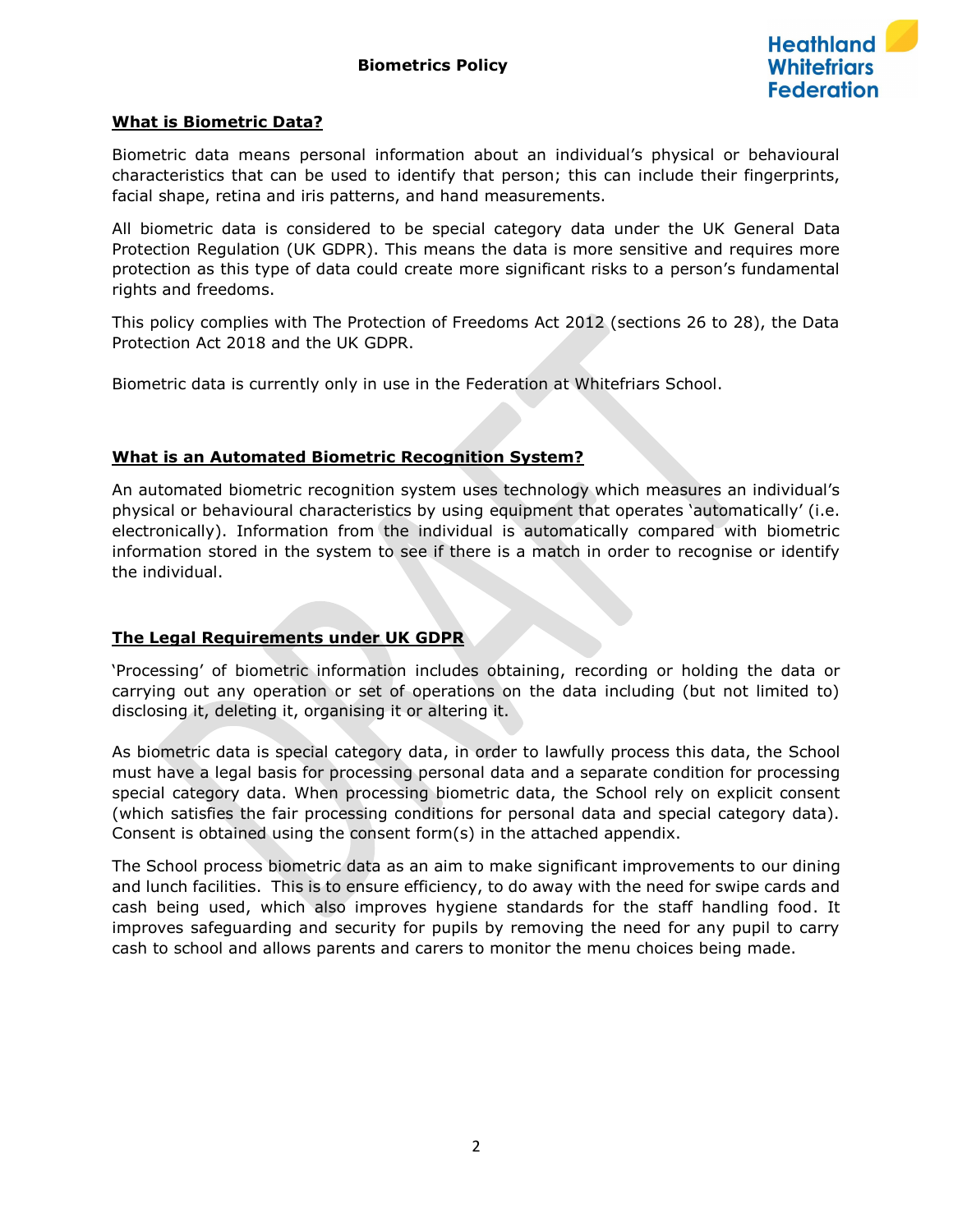

## **Consent and Withdrawal of Consent**

The School will not process biometric information without the relevant consent.

#### Consent for Pupils

When obtaining consent for pupils, both parents will be notified that the School intend to use and process their child's biometric information. The School only require written consent from one parent (in accordance with the Protection of Freedoms Act 2012), provided no parent objects to the processing.

If a parent objects to the processing, then the School will not be permitted to use that child's biometric data and alternatives will be provided.

The child may also object to the processing of their biometric data. If a child objects, the School will not process or continue to process their biometric data, irrespective of whether consent has been provided by the parent(s).

Where there is an objection, the School will provide reasonable alternatives which will allow the child to access the same facilities that they would have had access to had their biometrics been used.

Pupils and parents can also object at a later stage to the use of their child's/their biometric data. Should a parent wish to withdraw their consent, they can do so by writing to the School at [office@whitefriars.harrow.sch.uk](mailto:office@whitefriars.harrow.sch.uk) requesting that the School no longer use their child's biometric data.

Pupils who wish for the School to stop using their biometric data do not have to put this in writing but should let their class teacher know. This information will be passed to the main school office for records to be amended.

The consent will last for the time period that your child attends the School (unless it is withdrawn).

#### Consent for Staff

The School will seek consent of staff before processing their biometric data. If the staff member objects, the School will not process or continue to process the biometric data and will provide reasonable alternatives. Staff who wish for the School to stop using their biometric data should do so by writing to the Head of Operations.

The consent will last for the time period that the staff member remains employed by the School (unless it is withdrawn).

#### **Retention of Biometric Data**

Biometric data will be stored by the School for as long as consent is provided (and not withdrawn).

Once a pupil [or staff member] leaves, the biometric data will be deleted from the School's system within one calendar month.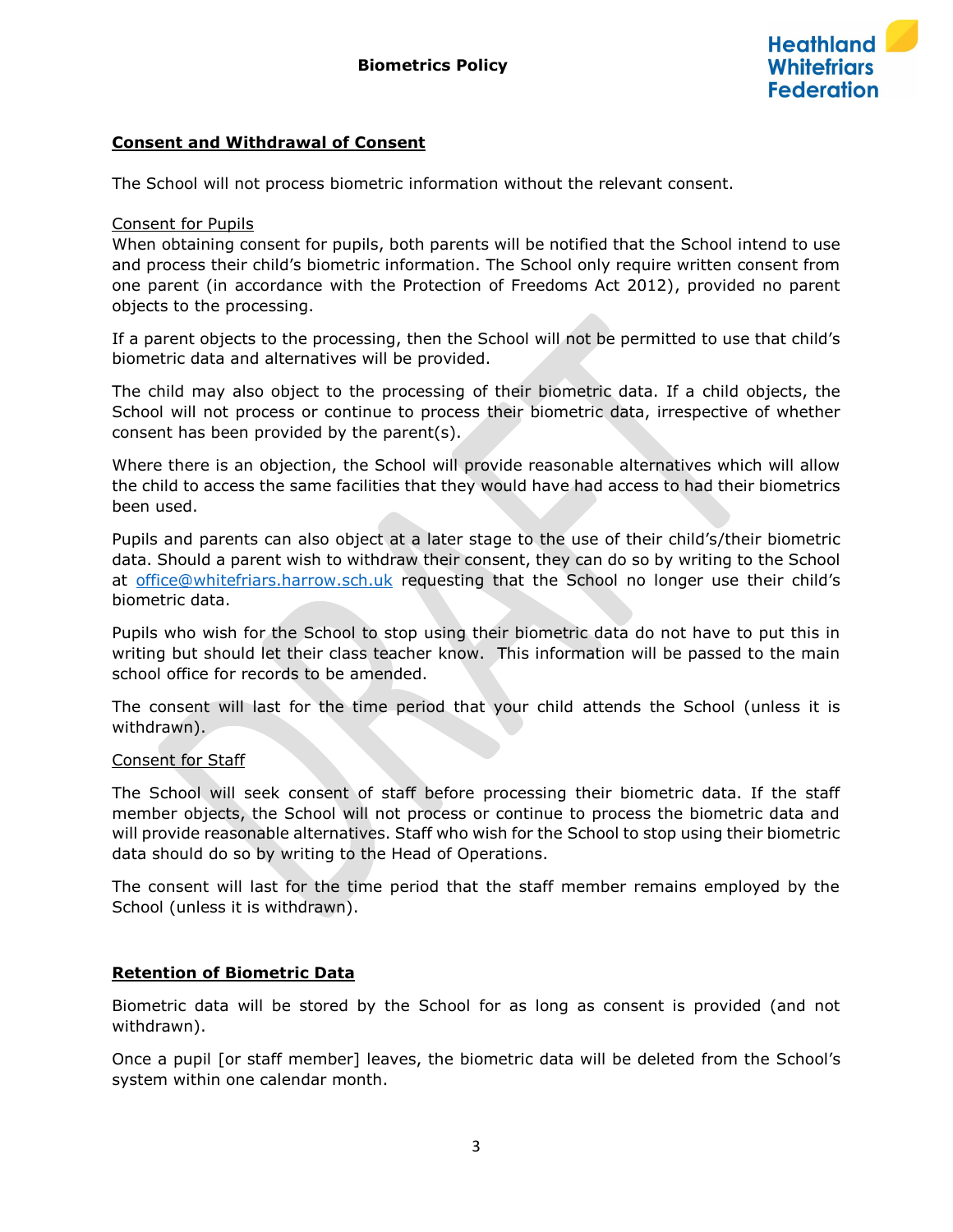

At the point that consent is withdrawn, the School will take steps to delete their biometric data from the system within 5 working days.

## **Storage of Biometric Data**

Biometric data will be kept securely and systems will be put in place to prevent any unauthorised or unlawful access/use.

The biometric data is only used for the purposes for which it was obtained and such data will not be unlawfully disclosed to third parties.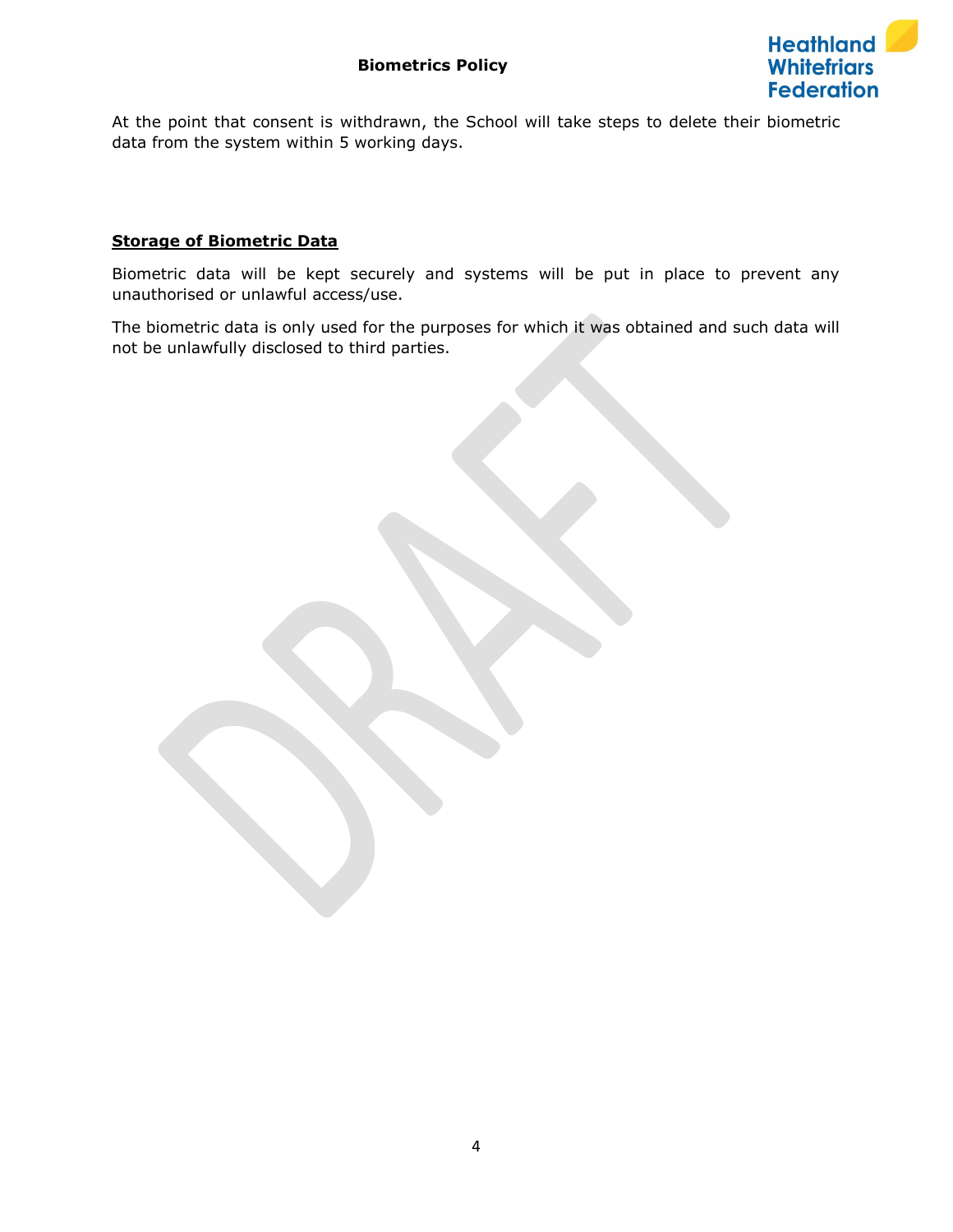

# **Appendix 1: Biometric Consent form (parent/carer)**

|                                          | <b>CONSENT FORM</b> |  |
|------------------------------------------|---------------------|--|
| First name of Student                    | Surname             |  |
| Name of Parent/Carer (IN BLOCK CAPITALS) |                     |  |

Please sign the relevant consents below. If you change your mind at any time, you can let us know by emailing [office@Whitefriars.harrow.sch.uk](mailto:office@Whitefriars.harrow.sch.uk) or phoning the school on 020 8427 2080.

## **Biometric**

At Whitefriars School we have a cashless catering system. This provides us with an efficient, fast and high quality of service. This system is biometric and it will recognise the fingerprint of your son/daughter at the tills.

As per current legislation we require your consent. This system is simply a method of identifying an individual. The system uses an algorithm-based scan, which reads between 50 and 130 points on the finger/thumb. It is not a fingerprint in any way, shape or form and is of use only in the Cashless System.

Please note, where consent is declined for using the biometric system the school has a duty to provide reasonable alternative arrangements for a student to access a school lunch. I give permission for my child to be recorded for our cashless system.

| siane |
|-------|
|-------|

Signed\_\_\_\_\_\_\_\_\_\_\_\_\_\_\_\_\_\_\_\_\_\_\_\_\_\_\_\_\_ (parent / carer ) Date\_\_\_\_\_\_\_\_\_\_\_\_\_\_\_\_\_\_\_\_\_\_\_\_\_

## **Please send a copy of this consent form to the Main School Office**